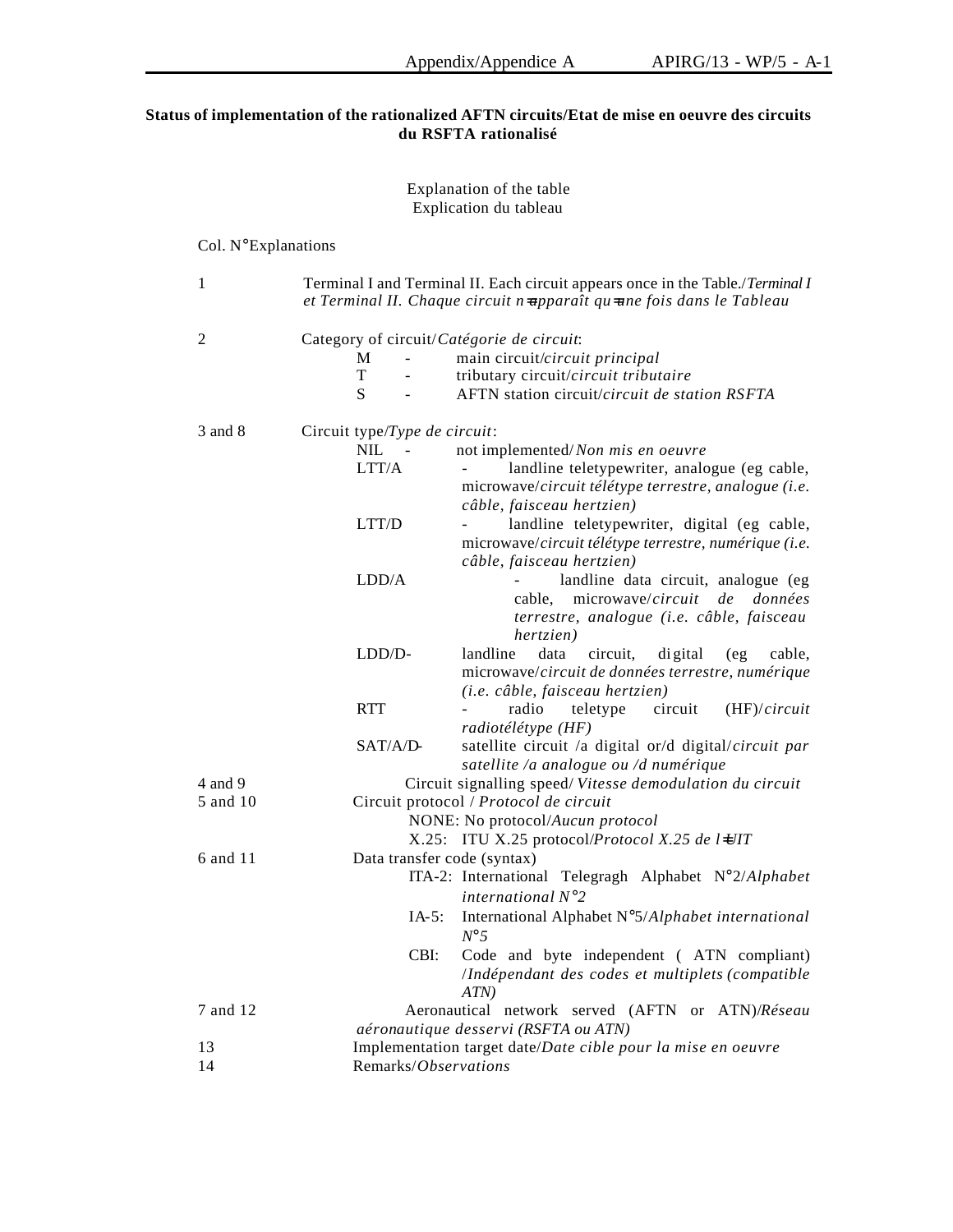| Terminal I/        | Circ.                        | Current/Existant                                           |                                                           |             |         |                   |                                                            |                                                                    | Planned/Prévu |         |                    | Target<br>Implem.                      |                          |
|--------------------|------------------------------|------------------------------------------------------------|-----------------------------------------------------------|-------------|---------|-------------------|------------------------------------------------------------|--------------------------------------------------------------------|---------------|---------|--------------------|----------------------------------------|--------------------------|
| Terminal II        | Cat.<br>Caté.<br>de<br>circ. | Circuit<br>type/<br>Type de<br>circuit                     | Modulation<br>rate/<br>Rapidité de<br>modulation<br>(bps) | Protocol    | Code    | Network<br>Réseau | Circuit<br>type/<br>Type de<br>circuit                     | Minimum<br>Modulation<br>rate/<br>Rapidité de<br>modulation<br>bps | Protocol      | Code    | Network/<br>Réseau | date /<br>Date de<br>mise en<br>oeuvre | Remarks/<br>Observations |
| 1                  | 2                            | 3                                                          | $\overline{4}$                                            | 5           | 6       | $\tau$            | 8                                                          | 9                                                                  | 10            | 11      | 12                 | 13                                     | 14                       |
| <b>ADDIS ABABA</b> |                              |                                                            |                                                           |             |         |                   |                                                            |                                                                    |               |         |                    |                                        |                          |
| Asmara             | T                            | $\text{NIL}$                                               |                                                           |             |         |                   |                                                            |                                                                    |               |         |                    |                                        |                          |
| Djibouti           | T                            | <b>RTT</b>                                                 | 50                                                        | <b>NONE</b> | ITA-2   | <b>AFTN</b>       | <b>MWV</b>                                                 | 50                                                                 | $\rm{NONE}$   | $ITA-2$ | <b>AFTN</b>        |                                        |                          |
| Khartoum           | T                            | $\text{NIL}$                                               |                                                           |             |         |                   | SAT/A                                                      | 50                                                                 | <b>NONE</b>   | $ITA-2$ | <b>AFTN</b>        |                                        |                          |
| Nairobi            | M                            | SAT/A/A                                                    | 50                                                        | <b>NONE</b> | ITA-2   | <b>AFTN</b>       | SAT/A                                                      | 1200                                                               | A             | $ITA-2$ | <b>AFTN</b>        |                                        |                          |
| Niamey             | M                            | SAT/A                                                      | 50                                                        | A           | $ITA-2$ | <b>AFTN</b>       | SAT/A                                                      | 1200                                                               | X.25          | $ITA-2$ | <b>AFTN</b>        |                                        |                          |
| MID(Jeddah)        | M                            | SAT/A                                                      | 50                                                        | A           | ITA-2   | <b>AFTN</b>       | SAT/A                                                      | 1200                                                               | X.25          | ITA-2   | <b>AFTN</b>        |                                        |                          |
|                    |                              |                                                            |                                                           |             |         |                   |                                                            |                                                                    |               |         |                    |                                        |                          |
| <b>ALGER</b>       |                              |                                                            |                                                           |             |         |                   |                                                            |                                                                    |               |         |                    |                                        |                          |
| Casablanca         | M                            | SAT/A                                                      | 50                                                        | <b>NONE</b> | $ITA-2$ | <b>AFTN</b>       | $\rm LTT/A$                                                | 2400                                                               | X.25          | $ITA-2$ | <b>AFTN</b>        |                                        |                          |
| Niamey             | M                            | SAT/A                                                      | 2x50                                                      | A           | ITA-2   | <b>AFTN</b>       | <b>LTT</b>                                                 | 1200                                                               | X.25          | $ITA-2$ | <b>AFTN</b>        |                                        |                          |
| Tunis              | M                            | $\ensuremath{\mathrm{SAT}}\xspace/\ensuremath{\mathrm{A}}$ | 1200                                                      | A           | ITA-2   | <b>AFTN</b>       | $\ensuremath{\mathrm{SAT}}\xspace/\ensuremath{\mathrm{A}}$ | 1200                                                               | X.25          | $ITA-2$ | <b>AFTN</b>        |                                        |                          |
| EUR (Bordeaux)     | M                            | SAT/A                                                      | 1200                                                      | A           | $ITA-2$ | <b>AFTN</b>       | SAT/A                                                      | 1200                                                               | X.25          | $ITA-2$ | <b>AFTN</b>        |                                        |                          |
| <b>BRAZZAVILLE</b> |                              |                                                            |                                                           |             |         |                   |                                                            |                                                                    |               |         |                    |                                        |                          |

### **Status of implementation of the rationalized AFTN circuits**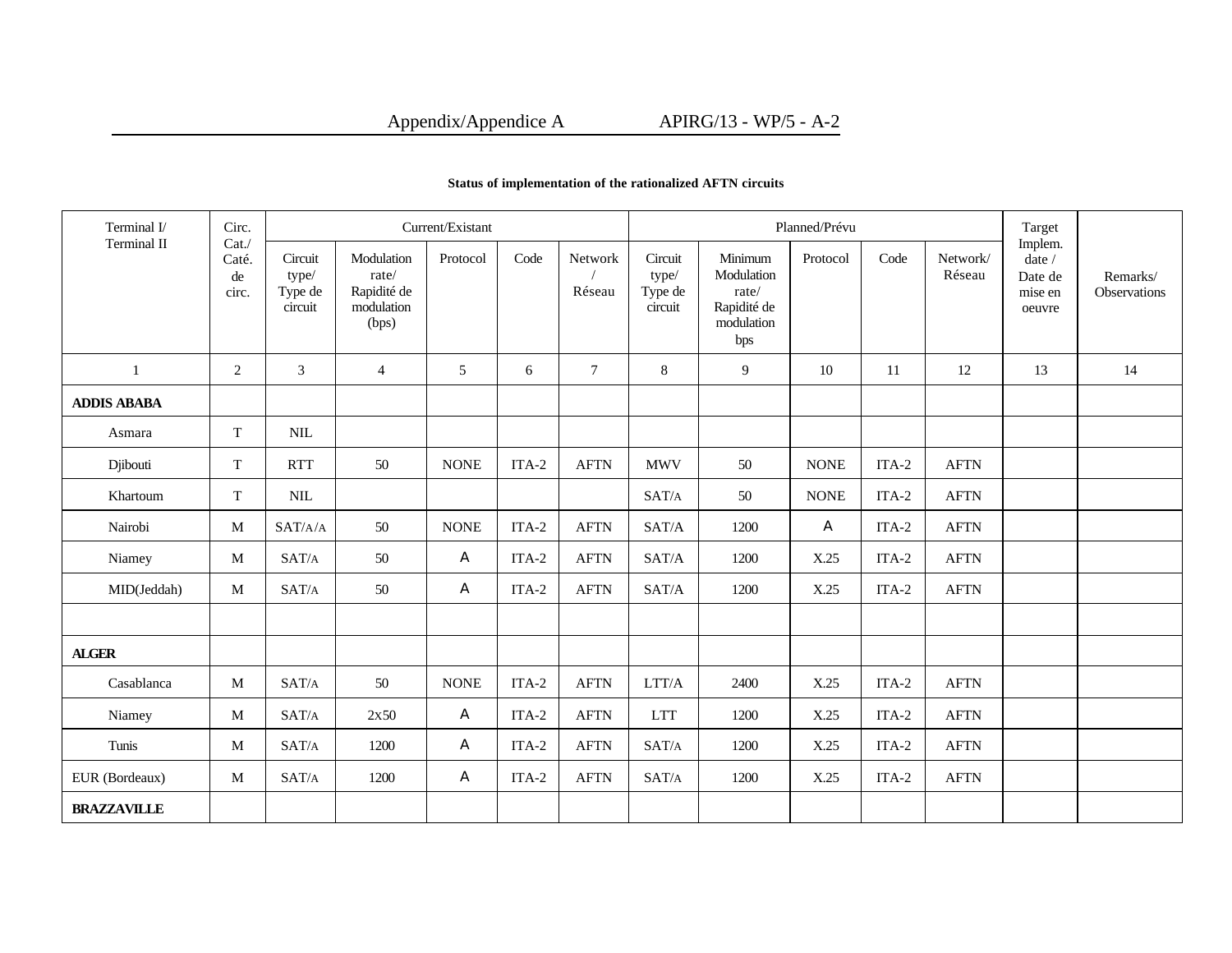| Terminal I/  | Circ.                        | Current/Existant                       |                                                           |             |         |                   |                                        |                                                                    | Planned/Prévu |         |                       | Target                                                   |                          |
|--------------|------------------------------|----------------------------------------|-----------------------------------------------------------|-------------|---------|-------------------|----------------------------------------|--------------------------------------------------------------------|---------------|---------|-----------------------|----------------------------------------------------------|--------------------------|
| Terminal II  | Cat.<br>Caté.<br>de<br>circ. | Circuit<br>type/<br>Type de<br>circuit | Modulation<br>rate/<br>Rapidité de<br>modulation<br>(bps) | Protocol    | Code    | Network<br>Réseau | Circuit<br>type/<br>Type de<br>circuit | Minimum<br>Modulation<br>rate/<br>Rapidité de<br>modulation<br>bps | Protocol      | Code    | Network/<br>Réseau    | Implem.<br>date $\prime$<br>Date de<br>mise en<br>oeuvre | Remarks/<br>Observations |
| $\mathbf{1}$ | 2                            | $\mathfrak{Z}$                         | $\overline{4}$                                            | 5           | 6       | $7\phantom{.0}$   | $8\,$                                  | 9                                                                  | 10            | 11      | 12                    | 13                                                       | 14                       |
| Bangui       | T                            | SAT/D                                  | 50                                                        | <b>NONE</b> | $ITA-2$ | <b>AFTN</b>       | SAT/D                                  | 50                                                                 | <b>NONE</b>   | $ITA-2$ | <b>AFTN</b>           |                                                          |                          |
| Dakar        | M                            | SAT/D                                  | 2400                                                      | $X-25$      | ITA-2   | <b>AFTN</b>       | SAT/D                                  | 2400                                                               | $X-25$        | ITA-2   | <b>AFTN</b>           |                                                          |                          |
| Douala       | $\mathbf T$                  | SAT/D                                  | 50                                                        | <b>NONE</b> | $ITA-2$ | <b>AFTN</b>       | SAT/D                                  | 50                                                                 | X.25          | ITA-2   | <b>AFTN</b>           |                                                          |                          |
| Kinshasa     | T                            | <b>MWV</b>                             | 50                                                        | $\rm{NONE}$ | $ITA-2$ | <b>AFTN</b>       | LTT/D                                  | 50                                                                 | <b>NONE</b>   | $ITA-2$ | <b>AFTN</b>           |                                                          |                          |
| Johannesburg | M                            | $\text{NIL}$                           |                                                           |             |         |                   | SAT/D                                  | 1200                                                               | X.25          | $ITA-2$ | <b>AFTN</b>           | 2001                                                     |                          |
| Libreville   | $\mathbf T$                  | SAT/D                                  | 50                                                        | <b>NONE</b> | $ITA-2$ | <b>AFTN</b>       | SAT/D                                  | 50                                                                 | <b>NONE</b>   | $ITA-2$ | <b>AFTN</b>           |                                                          |                          |
| Luanda       | T                            | $\text{NIL}$                           |                                                           |             |         |                   | SAT/D                                  | 50                                                                 | X.25          | ITA-2   | <b>AFTN</b>           | 2001                                                     |                          |
| Nairobi      | $\mathbf M$                  | $\text{NIL}$                           |                                                           |             |         |                   | SAT/D                                  | 1200                                                               | X.25          | $ITA-2$ | <b>AFTN</b>           | 2001                                                     |                          |
| N-Djamena    | T                            | SAT/D                                  | 50                                                        | <b>NONE</b> | ITA-2   | <b>AFTN</b>       | SAT/D                                  | 50                                                                 | X.25          | ITA-2   | <b>AFTN</b>           |                                                          |                          |
| Niamey       | M                            | SAT/D                                  | 2400                                                      | X.25        | $ITA-2$ | <b>AFTN</b>       | SAT/D                                  | 2400                                                               | X.25          | $ITA-2$ | <b>AFTN</b>           |                                                          |                          |
| Sao Tome     | T                            | <b>RTT</b>                             | 50                                                        | <b>NONE</b> | $ITA-2$ | <b>AFTN</b>       | SAT/D                                  | 50                                                                 | <b>NONE</b>   | $ITA-2$ | $\operatorname{AFTN}$ |                                                          |                          |
|              |                              |                                        |                                                           |             |         |                   |                                        |                                                                    |               |         |                       |                                                          |                          |
| <b>CAIRO</b> |                              |                                        |                                                           |             |         |                   |                                        |                                                                    |               |         |                       |                                                          |                          |
| Khartoum     | T                            | SAT/A                                  | 50                                                        | <b>NONE</b> | ITA-2   | <b>AFTN</b>       | SAT/A                                  | 50                                                                 | <b>NONE</b>   | ITA-2   | <b>AFTN</b>           |                                                          |                          |
| Nairobi      | $\mathbf M$                  | $\rm LTT/A$                            | 50                                                        | <b>NONE</b> | $ITA-2$ | <b>AFTN</b>       | SAT/A                                  | 1200                                                               | X.25          | ITA-2   | <b>AFTN</b>           |                                                          |                          |
|              |                              |                                        |                                                           |             |         |                   |                                        |                                                                    |               |         |                       |                                                          |                          |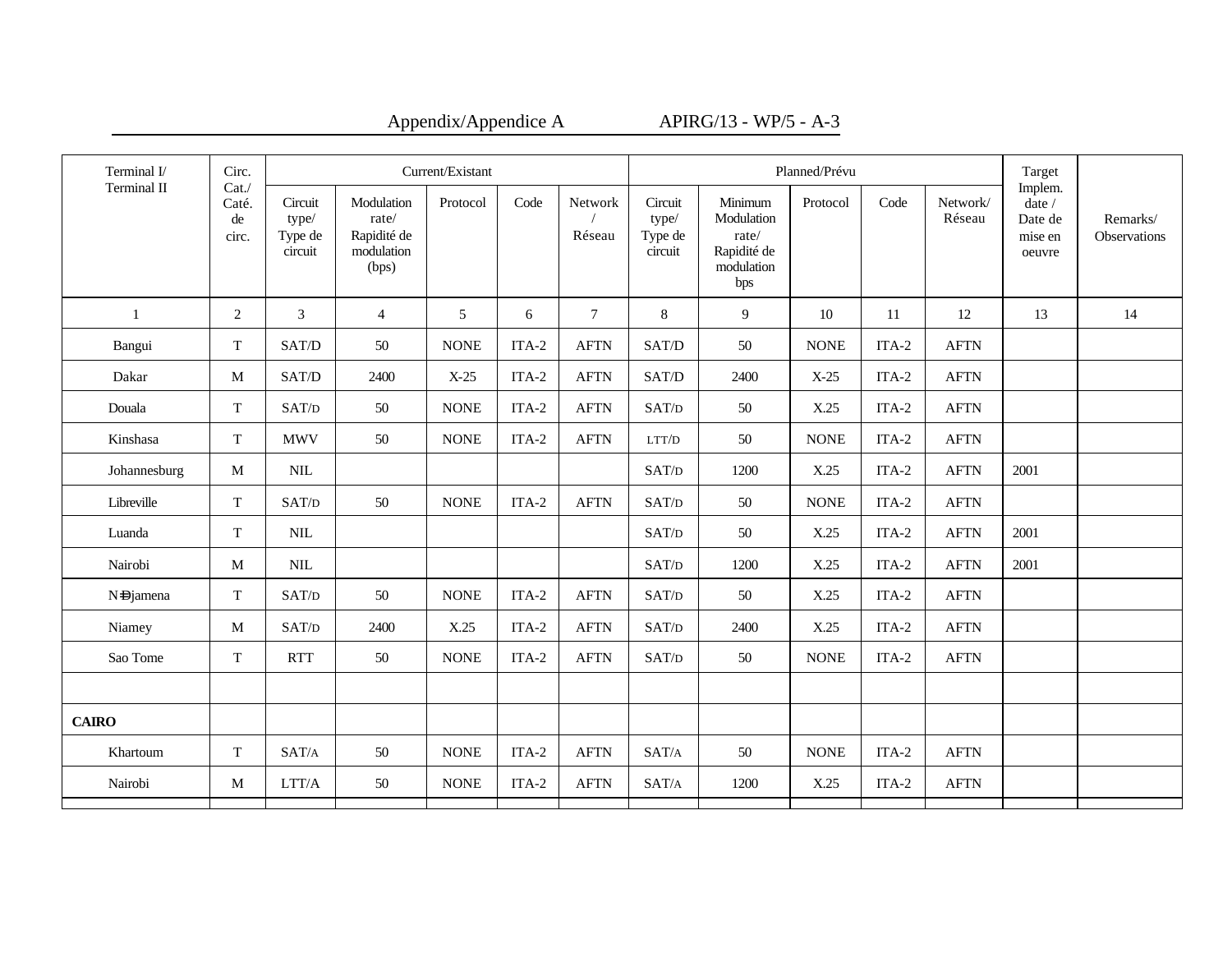| Terminal I/       | Circ.                        | Current/Existant                       |                                                           |                |         |                   |                                        |                                                                    | Planned/Prévu |         |                       | Target                                            |                          |
|-------------------|------------------------------|----------------------------------------|-----------------------------------------------------------|----------------|---------|-------------------|----------------------------------------|--------------------------------------------------------------------|---------------|---------|-----------------------|---------------------------------------------------|--------------------------|
| Terminal II       | Cat.<br>Caté.<br>de<br>circ. | Circuit<br>type/<br>Type de<br>circuit | Modulation<br>rate/<br>Rapidité de<br>modulation<br>(bps) | Protocol       | Code    | Network<br>Réseau | Circuit<br>type/<br>Type de<br>circuit | Minimum<br>Modulation<br>rate/<br>Rapidité de<br>modulation<br>bps | Protocol      | Code    | Network/<br>Réseau    | Implem.<br>date /<br>Date de<br>mise en<br>oeuvre | Remarks/<br>Observations |
| -1                | 2                            | 3                                      | $\overline{4}$                                            | 5              | 6       | $\tau$            | 8                                      | 9                                                                  | 10            | 11      | 12                    | 13                                                | 14                       |
| CAIRO /           |                              |                                        |                                                           |                |         |                   |                                        |                                                                    |               |         |                       |                                                   |                          |
| Tunis             | M                            | SAT/A                                  | 100                                                       | <b>NONE</b>    | ITA-2   | <b>AFTN</b>       | SAT/A                                  | 1200                                                               | X.25          | ITA-2   | <b>AFTN</b>           |                                                   |                          |
| EUR(Athens)       | M                            | SAT/A                                  | 9600                                                      | <b>CIDIN</b>   | $IA-5$  | <b>AFTN</b>       | SAT/A                                  | 9600                                                               | <b>CIDIN</b>  | $IA-5$  | <b>AFTN</b>           |                                                   |                          |
| MID(Beirut)       | M                            | SAT/A                                  | 50                                                        | <b>CIDIN</b>   | $IA-5$  | <b>AFTN</b>       | SAT/A                                  | 1200                                                               | <b>CIDIN</b>  | $IA-5$  | <b>AFTN</b>           |                                                   |                          |
| MID(Jeddah)       | M                            | $\text{SAT}/\text{A}$                  | 100                                                       | $\text{CIDIN}$ | $IA-5$  | <b>AFTN</b>       | SAT/A                                  | 1200                                                               | <b>CIDIN</b>  | $IA-5$  | $\operatorname{AFTN}$ |                                                   |                          |
|                   |                              |                                        |                                                           |                |         |                   |                                        |                                                                    |               |         |                       |                                                   |                          |
| <b>CASABLANCA</b> |                              |                                        |                                                           |                |         |                   |                                        |                                                                    |               |         |                       |                                                   |                          |
| Dakar             | $\mathbf{M}$                 | LTT/A                                  | 2x75                                                      | <b>CIDIN</b>   | $IA-5$  | <b>AFTN</b>       | LTT/A                                  | 1200                                                               | <b>CIDIN</b>  | $IA-5$  | <b>AFTN</b>           |                                                   |                          |
| Las Palmas        | T                            | LTT/A                                  | 50                                                        | <b>CIDIN</b>   | $IA-5$  | <b>AFTN</b>       | LTT/A                                  | 50                                                                 | <b>CIDIN</b>  | $IA-5$  | <b>AFTN</b>           |                                                   |                          |
| EUR(Madrid)       | M                            | SAT/A                                  | $50+1x200$                                                | <b>CIDIN</b>   | $IA-5$  | <b>AFTN</b>       | SAT/A                                  | 9000                                                               | <b>CIDN</b>   | $IA-5$  | <b>AFTN</b>           |                                                   |                          |
|                   |                              |                                        |                                                           |                |         |                   |                                        |                                                                    |               |         |                       |                                                   |                          |
| <b>DAKAR</b>      |                              |                                        |                                                           |                |         |                   |                                        |                                                                    |               |         |                       |                                                   |                          |
| Abidjan           | T                            | SAT/A                                  | 2400                                                      | $X-25$         | $ITA-2$ | <b>AFTN</b>       | $\text{SAT}/\text{A}$                  | 19.20K                                                             | X.25          | $ITA-2$ | <b>AFTN</b>           |                                                   |                          |
| Bamako            | $\mathbf T$                  | SAT/A                                  | 75                                                        | <b>NONE</b>    | $ITA-2$ | <b>AFTN</b>       | $_{\rm LTT/A}$                         | 19.2 OK                                                            | X.25          | $ITA-2$ | <b>AFTN</b>           |                                                   |                          |
| Banjul            | T                            | SAT/A                                  | 75                                                        | <b>NONE</b>    | $ITA-2$ | <b>AFTN</b>       | LTT/A                                  | 75                                                                 | <b>NONE</b>   | $ITA-2$ | $\operatorname{AFTN}$ |                                                   |                          |
| DAKAR/            |                              |                                        |                                                           |                |         |                   |                                        |                                                                    |               |         |                       |                                                   |                          |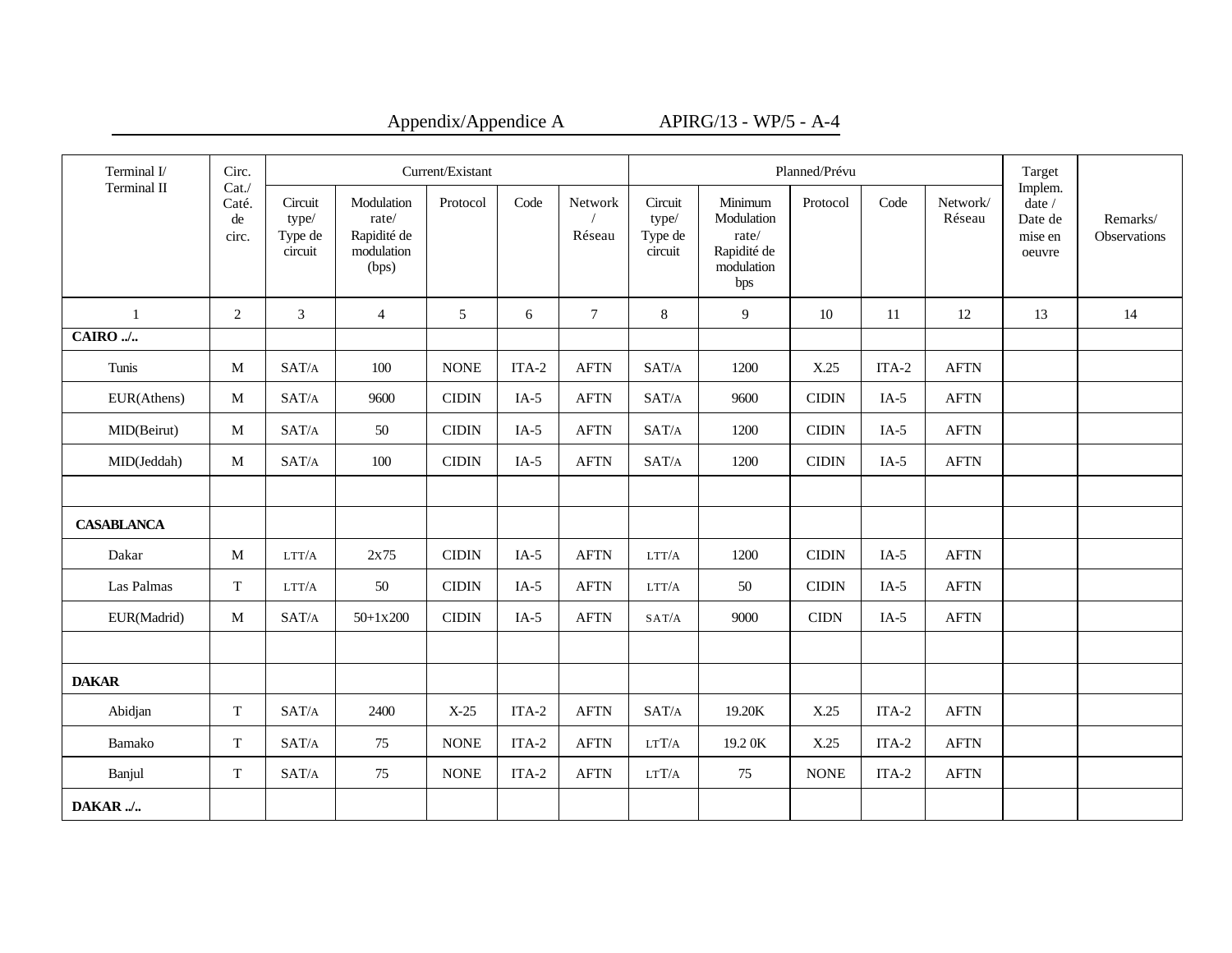| Terminal I/         | Circ.                               | Current/Existant                       |                                                           |             |         |                   |                                        |                                                                    | Planned/Prévu |         |                    | Target                                              |                          |
|---------------------|-------------------------------------|----------------------------------------|-----------------------------------------------------------|-------------|---------|-------------------|----------------------------------------|--------------------------------------------------------------------|---------------|---------|--------------------|-----------------------------------------------------|--------------------------|
| Terminal II         | Cat.<br>Caté.<br>$\rm{de}$<br>circ. | Circuit<br>type/<br>Type de<br>circuit | Modulation<br>rate/<br>Rapidité de<br>modulation<br>(bps) | Protocol    | Code    | Network<br>Réseau | Circuit<br>type/<br>Type de<br>circuit | Minimum<br>Modulation<br>rate/<br>Rapidité de<br>modulation<br>bps | Protocol      | Code    | Network/<br>Réseau | Implem.<br>date $/$<br>Date de<br>mise en<br>oeuvre | Remarks/<br>Observations |
| 1                   | 2                                   | $\overline{3}$                         | $\overline{4}$                                            | 5           | 6       | $\overline{7}$    | 8                                      | 9                                                                  | 10            | 11      | 12                 | 13                                                  | 14                       |
| Bissau              | $\mathbf T$                         | $\text{NIL}$                           |                                                           |             |         |                   | SAT/A                                  | 50                                                                 | <b>NONE</b>   | $ITA-2$ | <b>AFTN</b>        |                                                     |                          |
| Niamey              | M                                   | SAT/A                                  | 2400                                                      | X.25        | ITA-2   | <b>AFTN</b>       | SAT/D                                  | 32K                                                                | X.25          | ITA-2   | <b>AFTN</b>        |                                                     |                          |
| Nouakchott          | T                                   | LTT/A                                  | 2400                                                      | X.25        | ITA-2   | <b>AFTN</b>       | LTT/A                                  | 19.2K                                                              | X.25          | ITA-2   | <b>AFTN</b>        |                                                     |                          |
| Robertsfilied       | T                                   | $NIL$                                  |                                                           |             |         |                   | SAT/D                                  | 19.20K                                                             | $X-25$        | ITA-2   | <b>AFTN</b>        |                                                     |                          |
| Sal                 | $\mathbf T$                         | SAT/A                                  | 50                                                        | <b>NONE</b> | ITA-2   | <b>AFTN</b>       | SAT/A                                  | 50                                                                 | <b>NONE</b>   | $ITA-2$ | <b>AFTN</b>        |                                                     |                          |
| SAM(Brasilia)       | M                                   | LTT/A                                  | 50                                                        | A           | ITA-2   | <b>AFTN</b>       | SAT/A                                  | 1200                                                               | X.25          | ITA-2   | <b>AFTN</b>        |                                                     |                          |
| <b>JOHANNESBURG</b> |                                     |                                        |                                                           |             |         |                   |                                        |                                                                    |               |         |                    |                                                     |                          |
| Antananarivo        | $\mathbf T$                         | $NIL$                                  |                                                           |             |         |                   | SAT/D                                  | 19.2K                                                              | <b>NONE</b>   | ITA-2   | <b>AFTN</b>        |                                                     |                          |
| Beira               | T                                   | SAT/D                                  | 50                                                        | <b>NONE</b> | ITA-2   | <b>AFTN</b>       | SAT/D                                  | 50                                                                 | <b>NONE</b>   | ITA-2   | <b>AFTN</b>        |                                                     |                          |
| Gaborone            | T                                   | SAT/D                                  | 50                                                        | A           | $ITA-2$ | <b>AFTN</b>       | SAT/D                                  | 50                                                                 | A             | $ITA-2$ | <b>AFTN</b>        |                                                     |                          |
| Harare              | T                                   | SAT/D                                  | 1200                                                      | A           | ITA-2   | <b>AFTN</b>       | SAT/D                                  | 1200                                                               | A             | $ITA-2$ | <b>AFTN</b>        |                                                     |                          |
| Lilongwe            | T                                   | SAT/D                                  | 50                                                        | A           | ITA-2   | <b>AFTN</b>       | SAT/D                                  | 50                                                                 | A             | ITA-2   | <b>AFTN</b>        |                                                     |                          |
| Lusaka              | $\mathbf T$                         | SAT/D                                  | 1200                                                      | A           | $ITA-2$ | <b>AFTN</b>       | SAT/D                                  | 1200                                                               | A             | $ITA-2$ | <b>AFTN</b>        |                                                     |                          |
| Maputo              | T                                   | SAT/D                                  | 50                                                        | A           | $ITA-2$ | <b>AFTN</b>       | SAT/D                                  | 50                                                                 | A             | ITA-2   | <b>AFTN</b>        |                                                     |                          |
| <b>JOHANNESBURG</b> |                                     |                                        |                                                           |             |         |                   |                                        |                                                                    |               |         |                    |                                                     |                          |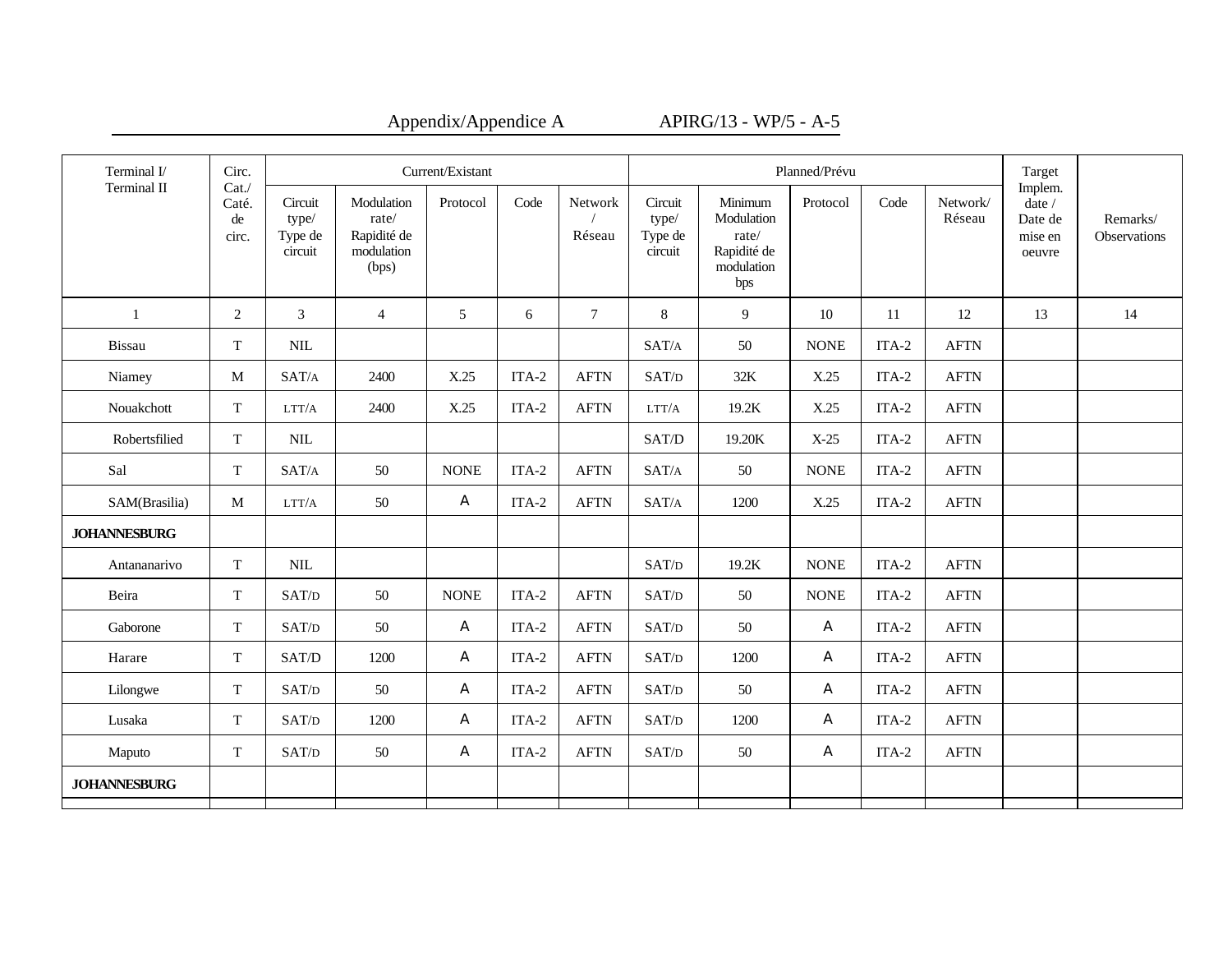| Terminal I/             | Circ.                        |                                        | Current/Existant                                          |             |         |                   |                                        |                                                                    | Planned/Prévu |         |                       | Target                                            |                          |
|-------------------------|------------------------------|----------------------------------------|-----------------------------------------------------------|-------------|---------|-------------------|----------------------------------------|--------------------------------------------------------------------|---------------|---------|-----------------------|---------------------------------------------------|--------------------------|
| Terminal II             | Cat.<br>Caté.<br>de<br>circ. | Circuit<br>type/<br>Type de<br>circuit | Modulation<br>rate/<br>Rapidité de<br>modulation<br>(bps) | Protocol    | Code    | Network<br>Réseau | Circuit<br>type/<br>Type de<br>circuit | Minimum<br>Modulation<br>rate/<br>Rapidité de<br>modulation<br>bps | Protocol      | Code    | Network/<br>Réseau    | Implem.<br>date /<br>Date de<br>mise en<br>oeuvre | Remarks/<br>Observations |
| 1                       | $\overline{2}$               | $\mathfrak{Z}$                         | $\overline{4}$                                            | 5           | 6       | $\tau$            | $\,8\,$                                | 9                                                                  | 10            | 11      | 12                    | 13                                                | 14                       |
| Maseru                  | T                            | SAT/D                                  | 1200                                                      | <b>NONE</b> | $ITA-2$ | <b>AFTN</b>       | SAT/D                                  | 1200                                                               | <b>NONE</b>   | $ITA-2$ | <b>AFTN</b>           |                                                   |                          |
| Manzini                 | $\mathbf T$                  | LTT/A                                  | 50                                                        | A           | $ITA-2$ | <b>AFTN</b>       | SAT/D                                  | 50                                                                 | A             | ITA-2   | <b>AFTN</b>           |                                                   |                          |
| Nairobi                 | M                            | LTT/A                                  | 50                                                        | A           | ITA-2   | <b>AFTN</b>       | SAT/A                                  | 1200                                                               | X.25          | ITA-2   | <b>AFTN</b>           |                                                   |                          |
| Windhoek                | $\mathbf T$                  | SAT/D                                  | 1200                                                      | <b>NONE</b> | $ITA-2$ | <b>AFTN</b>       | SAT/D                                  | 1200                                                               | <b>NONE</b>   | ITA-2   | <b>AFTN</b>           |                                                   |                          |
| SAM (Buenos<br>Aeres)   | M                            | $\mbox{NIL}$                           |                                                           |             |         |                   | SAT/D                                  | 1200                                                               | X.25          | ITA-2   | <b>AFTN</b>           |                                                   |                          |
| <b>NAIROBI</b>          |                              |                                        |                                                           |             |         |                   |                                        |                                                                    |               |         |                       |                                                   |                          |
| Dar es Salaam           | T                            | LTT/A                                  | 50                                                        | <b>NONE</b> | ITA-2   | <b>AFTN</b>       | LTT/A                                  | 50                                                                 | <b>NONE</b>   | ITA-2   | <b>AFTN</b>           |                                                   |                          |
| Entebbe                 | $\mathbf T$                  | $\rm LTT/A$                            | 50                                                        | A           | $ITA-2$ | <b>AFTN</b>       | $\rm LTT/A$                            | 50                                                                 | A             | $ITA-2$ | <b>AFTN</b>           |                                                   |                          |
| Mauritius               | T                            | SAT/A                                  | 50                                                        | A           | ITA-2   | <b>AFTN</b>       | SAT/A                                  | 50                                                                 | A             | ITA-2   | <b>AFTN</b>           |                                                   |                          |
| Mogadishu               | T                            | $\mbox{NIL}$                           |                                                           | A           |         | <b>AFTN</b>       | SAT/A                                  | 50                                                                 | A             | $ITA-2$ | <b>AFTN</b>           |                                                   | <b>SITA</b>              |
| Seychelles              | T                            | SAT/A                                  | 50                                                        | A           | ITA-2   | <b>AFTN</b>       | SAT/A                                  | 50                                                                 | <b>NONE</b>   | ITA-2   | <b>AFTN</b>           |                                                   |                          |
| <b>ASIA</b><br>(Mumbai) | M                            | LTT/A                                  | 50                                                        | A           | ITA-2   | <b>AFTN</b>       | $\rm LTT/A$                            | 1200                                                               | X.25          | ITA-2   | <b>AFTN</b>           |                                                   |                          |
| <b>NIAMEY</b>           |                              |                                        |                                                           |             |         |                   |                                        |                                                                    |               |         |                       |                                                   |                          |
| Accra                   | T                            | SAT/D                                  | 50                                                        | $\rm{NONE}$ | ITA-2   | <b>AFTN</b>       | SAT/D                                  | 50                                                                 | <b>NONE</b>   | ITA-2   | $\operatorname{AFTN}$ |                                                   |                          |
| Kano                    | T                            | SAT/D                                  | 50                                                        | A           | $ITA-2$ | <b>AFTN</b>       | SAT/D                                  | 50                                                                 | A             | ITA-2   | <b>AFTN</b>           |                                                   |                          |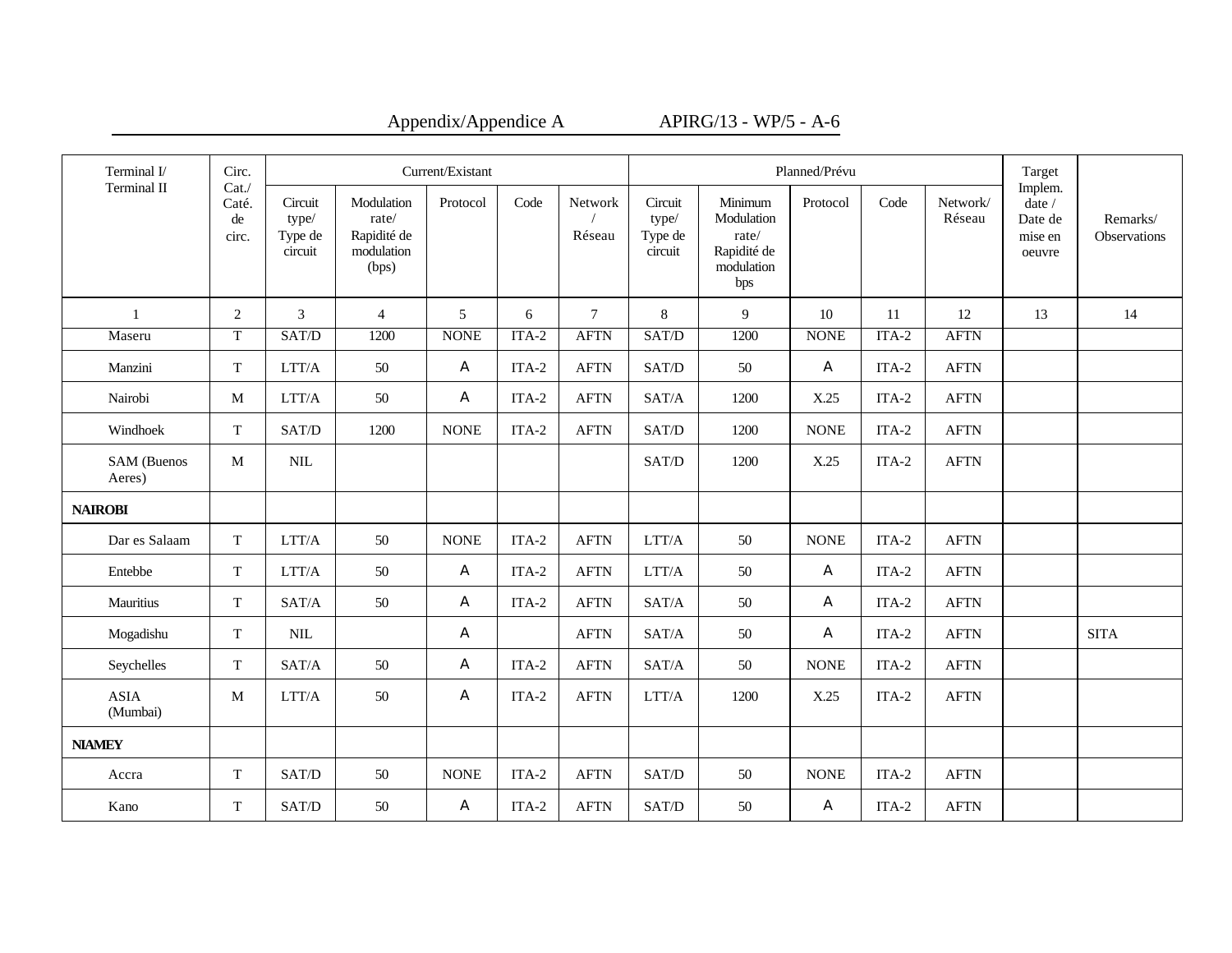| Terminal I/         | Circ.                        | Current/Existant                       |                                                           |             |         |                   |                                        |                                                                    | Planned/Prévu |         |                    | Target                                                   |                          |
|---------------------|------------------------------|----------------------------------------|-----------------------------------------------------------|-------------|---------|-------------------|----------------------------------------|--------------------------------------------------------------------|---------------|---------|--------------------|----------------------------------------------------------|--------------------------|
| Terminal II         | Cat.<br>Caté.<br>de<br>circ. | Circuit<br>type/<br>Type de<br>circuit | Modulation<br>rate/<br>Rapidité de<br>modulation<br>(bps) | Protocol    | Code    | Network<br>Réseau | Circuit<br>type/<br>Type de<br>circuit | Minimum<br>Modulation<br>rate/<br>Rapidité de<br>modulation<br>bps | Protocol      | Code    | Network/<br>Réseau | Implem.<br>date $\prime$<br>Date de<br>mise en<br>oeuvre | Remarks/<br>Observations |
| 1                   | 2                            | $\mathfrak{Z}$                         | $\overline{4}$                                            | 5           | 6       | $\tau$            | $8\,$                                  | 9                                                                  | 10            | 11      | 12                 | 13                                                       | 14                       |
| N-Djamena           | T                            | SAT/D                                  | 50                                                        | X.25        | ITA-2   | <b>AFTN</b>       | SAT/D                                  | 32K                                                                | X.25          | $ITA-2$ | <b>AFTN</b>        |                                                          |                          |
| Ouagadougou         | T                            | $\rm LTT/A$                            | 50                                                        | <b>NONE</b> | ITA-2   | <b>AFTN</b>       | $\rm LTT/A$                            | 19.2K                                                              | X25           | ITA-2   | <b>AFTN</b>        |                                                          |                          |
|                     |                              |                                        |                                                           |             |         |                   |                                        |                                                                    |               |         |                    |                                                          |                          |
| <b>TUNIS</b>        |                              |                                        |                                                           |             |         |                   |                                        |                                                                    |               |         |                    |                                                          |                          |
| Tripoli             | T                            | LTT/A                                  | 50                                                        | <b>NONE</b> | ITA-2   | <b>AFTN</b>       | LTT/A                                  | 50                                                                 | <b>NONE</b>   | ITA-2   | <b>AFTN</b>        |                                                          |                          |
| EUR(Rome)           | M                            | SAT/A                                  | 1200                                                      | $X-25$      |         | <b>AFTN</b>       | SAT/A                                  | 1200                                                               | X.25          | $ITA-2$ | <b>AFTN</b>        |                                                          |                          |
| <b>ACCRA</b>        |                              |                                        |                                                           |             |         |                   |                                        |                                                                    |               |         |                    |                                                          |                          |
| Cotonou             | ${\bf S}$                    | $\rm LTT/A$                            | 50                                                        | <b>NONE</b> | $ITA-2$ | <b>AFTN</b>       | $\rm LTT/A$                            | 50                                                                 | $\rm{NONE}$   | $ITA-2$ | <b>AFTN</b>        |                                                          |                          |
| Lome                | S                            | $\rm LTT/A$                            | $50\,$                                                    | A           | ITA-2   | <b>AFTN</b>       | $\rm LTT/A$                            | 50                                                                 | <b>NONE</b>   | ITA-2   | <b>AFTN</b>        |                                                          |                          |
|                     |                              |                                        |                                                           |             |         |                   |                                        |                                                                    |               |         |                    |                                                          |                          |
| <b>ANTANANARIVO</b> |                              |                                        |                                                           |             |         |                   |                                        |                                                                    |               |         |                    |                                                          |                          |
| Dzaoudzi            | S                            | $\text{NIL}$                           |                                                           |             |         |                   | SAT/D                                  | 50                                                                 | <b>NONE</b>   | $ITA-2$ | <b>AFTN</b>        |                                                          |                          |
| <b>Mauritius</b>    | T                            | <b>RTT</b>                             | 50                                                        | <b>NONE</b> | $ITA-2$ | <b>AFTN</b>       | SAT/D                                  | 50                                                                 | <b>NONE</b>   | ITA-2   | <b>AFTN</b>        |                                                          |                          |
| Moroni              | S                            | <b>RTT</b>                             | 50                                                        | A           | ITA-2   | <b>AFTN</b>       | SAT/D                                  | 50                                                                 | <b>NONE</b>   | ITA-2   | <b>AFTN</b>        |                                                          |                          |
|                     |                              |                                        |                                                           |             |         |                   |                                        |                                                                    |               |         |                    |                                                          |                          |
|                     |                              |                                        |                                                           |             |         |                   |                                        |                                                                    |               |         |                    |                                                          |                          |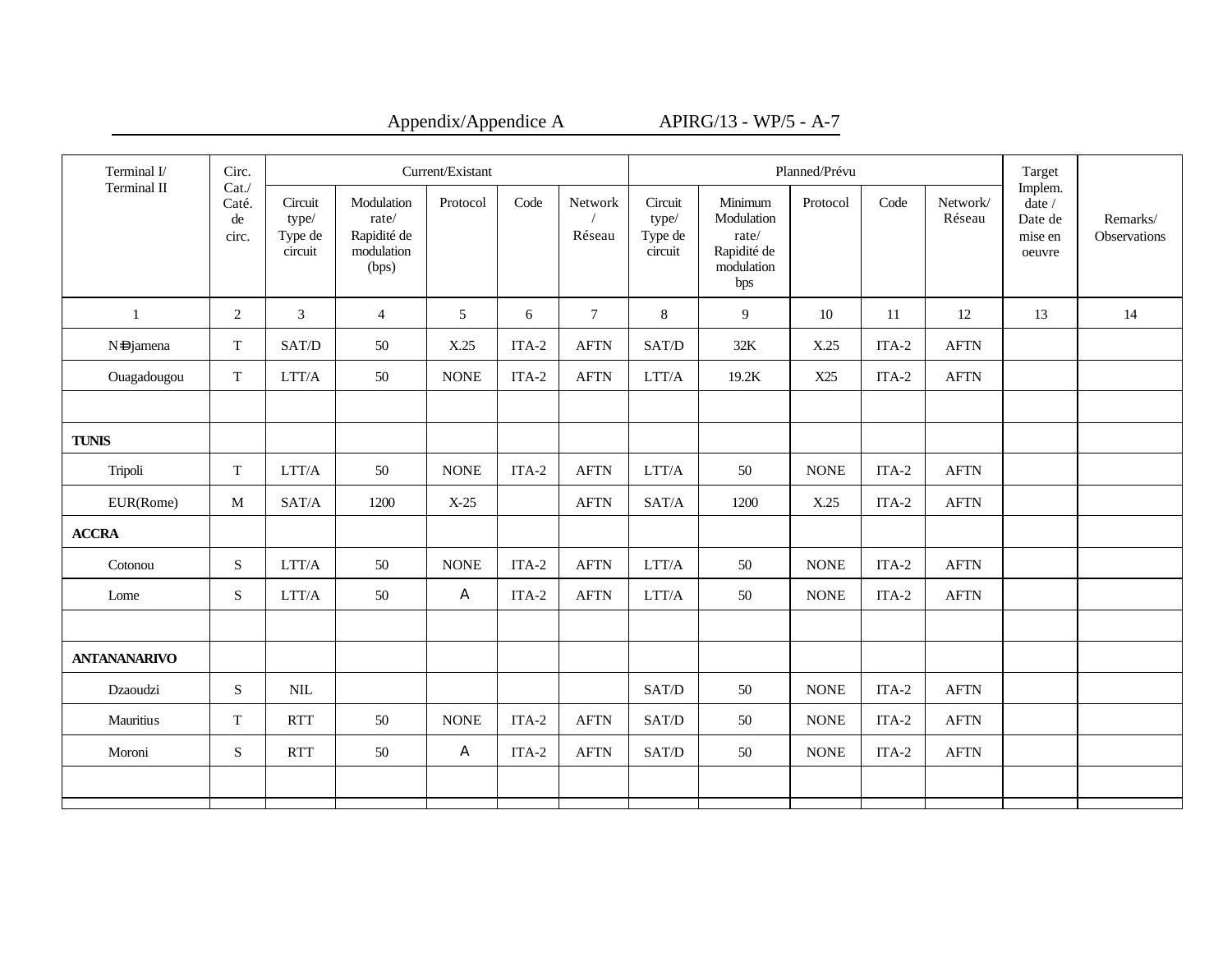| Appendix/Appendice. |  |
|---------------------|--|
|---------------------|--|

A APIRG/13 - WP/5 - A-8

| Terminal I/<br>Terminal II    | Circ.<br>Cat.        | Current/Existant                       |                                                           |             |         |                   |                                        |                                                                    | Planned/Prévu |         |                    | Target                                            |                          |
|-------------------------------|----------------------|----------------------------------------|-----------------------------------------------------------|-------------|---------|-------------------|----------------------------------------|--------------------------------------------------------------------|---------------|---------|--------------------|---------------------------------------------------|--------------------------|
| 1                             | Caté.<br>de<br>circ. | Circuit<br>type/<br>Type de<br>circuit | Modulation<br>rate/<br>Rapidité de<br>modulation<br>(bps) | Protocol    | Code    | Network<br>Réseau | Circuit<br>type/<br>Type de<br>circuit | Minimum<br>Modulation<br>rate/<br>Rapidité de<br>modulation<br>bps | Protocol      | Code    | Network/<br>Réseau | Implem.<br>date /<br>Date de<br>mise en<br>oeuvre | Remarks/<br>Observations |
|                               | 2                    | $\mathfrak{Z}$                         | $\overline{4}$                                            | 5           | 6       | $\tau$            | 8                                      | 9                                                                  | 10            | 11      | 12                 | 13                                                | 14                       |
| <b>DAR ES SALAAM</b>          |                      |                                        |                                                           |             |         |                   |                                        |                                                                    |               |         |                    |                                                   |                          |
| Bujumbura                     | S                    | $\text{NIL}$                           |                                                           |             |         |                   | SAT/A                                  | 50                                                                 | <b>NONE</b>   | ITA-2   | <b>AFTN</b>        |                                                   |                          |
| Kigali                        | S                    | $\text{NIL}$                           |                                                           |             |         |                   | SAT/A                                  | 50                                                                 | <b>NONE</b>   | $ITA-2$ | <b>AFTN</b>        |                                                   |                          |
| <b>DOUALA</b>                 |                      |                                        |                                                           |             |         |                   |                                        |                                                                    |               |         |                    |                                                   |                          |
| Malabo                        | S                    | LTT/A                                  | 50                                                        | <b>NONE</b> | ITA-2   | <b>AFTN</b>       | LTT/A                                  | 19.2K                                                              | X.25          | $ITA-2$ | <b>AFTN</b>        |                                                   |                          |
| <b>KANO</b>                   |                      |                                        |                                                           |             |         |                   |                                        |                                                                    |               |         |                    |                                                   |                          |
| Lagos                         | S                    | SAT/A                                  | 50                                                        | <b>NONE</b> | $ITA-2$ | <b>AFTN</b>       | SAT/D                                  | 100                                                                | <b>NONE</b>   | $ITA-2$ | <b>AFTN</b>        |                                                   |                          |
| <b>LAGOS</b>                  |                      |                                        |                                                           |             |         |                   |                                        |                                                                    |               |         |                    |                                                   |                          |
| Cotonou                       | ${\bf S}$            | $\rm LTT/A$                            | 50                                                        | <b>NONE</b> | $ITA-2$ | <b>AFTN</b>       | $\rm LTT/A$                            | 50                                                                 | <b>NONE</b>   | $ITA-2$ | <b>AFTN</b>        |                                                   |                          |
| <b>MAURITIUS</b>              |                      |                                        |                                                           |             |         |                   |                                        |                                                                    |               |         |                    |                                                   |                          |
| Saint Denis                   | ${\bf S}$            | <b>RTT</b>                             | 50                                                        | $\rm{NONE}$ | $ITA-2$ | <b>AFTN</b>       | SAT/A                                  | 1200                                                               | <b>NONE</b>   | $ITA-2$ | <b>AFTN</b>        |                                                   |                          |
| <b>ASIA/PAC</b><br>(Brisbane) | T                    | SAT/A                                  | 50                                                        | A           | ITA-2   | <b>AFTN</b>       | SAT/A                                  | 50                                                                 | A             | ITA-2   | <b>AFTN</b>        |                                                   |                          |
| Johannesburg                  | $\mathbf T$          | SAT/A                                  | 50                                                        | <b>NONE</b> | ITA-2   | <b>AFTN</b>       | SAT/A                                  | 1200                                                               | <b>NONE</b>   | $ITA-2$ | <b>AFTN</b>        |                                                   |                          |